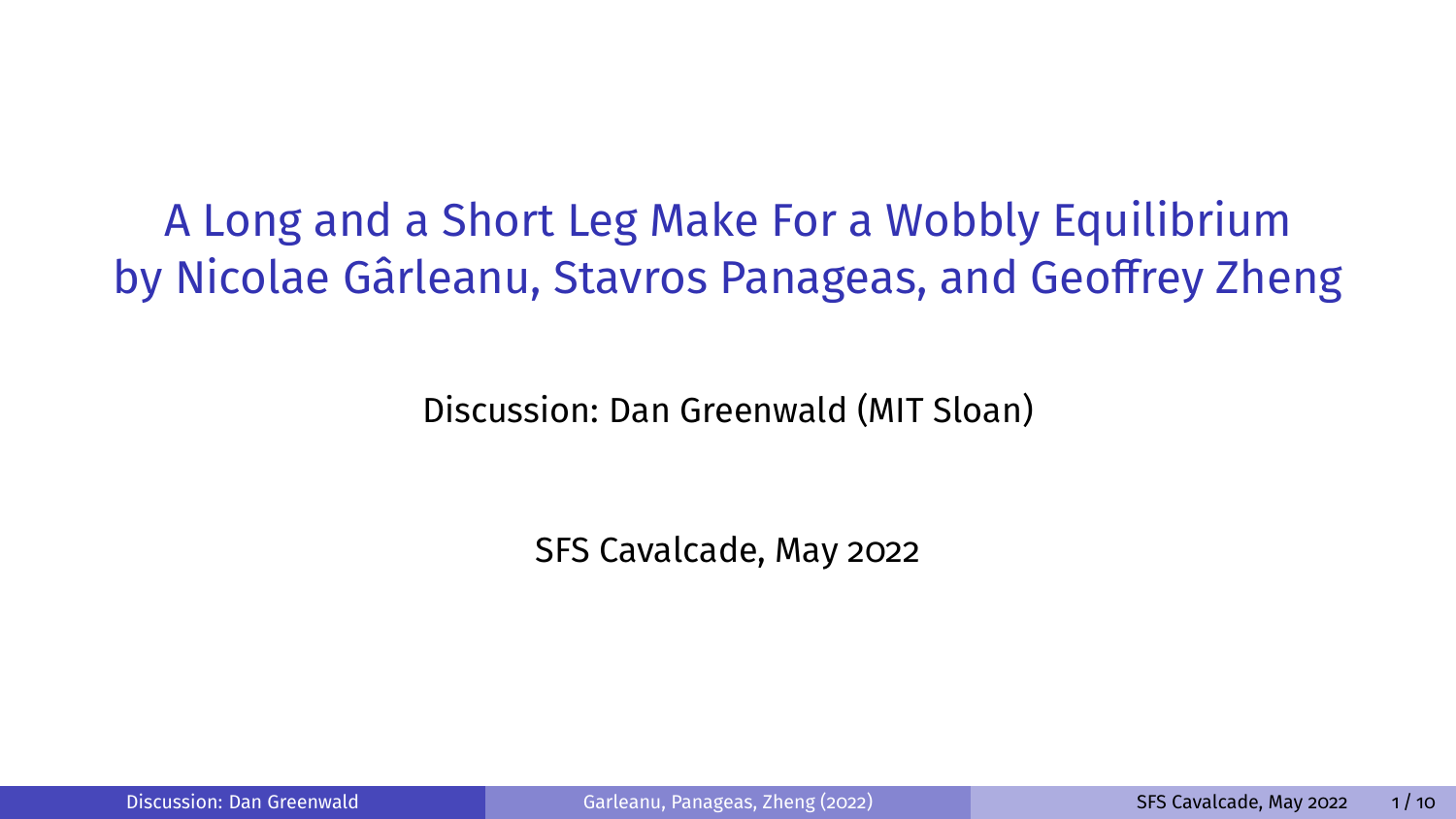## **Introduction**

#### **Summary:**

- $\blacktriangleright$  What drives movements in short interest/volume?
- $\triangleright$  Structural asset pricing model with multiple equilibria.
	- Fees from short selling divided equally among long positions.
	- Region featuring jumps between high-shorting and low-shorting equilibrium.

#### **Evaluation:**

- Extremely elegant model generating intuitive mechanism.
- $\blacktriangleright$  My suggestion: link to institutional features to establish economic relevance.
- Comments: (i) magnitudes, (ii) specials, (iii) price dynamics, (iv) passive lenders.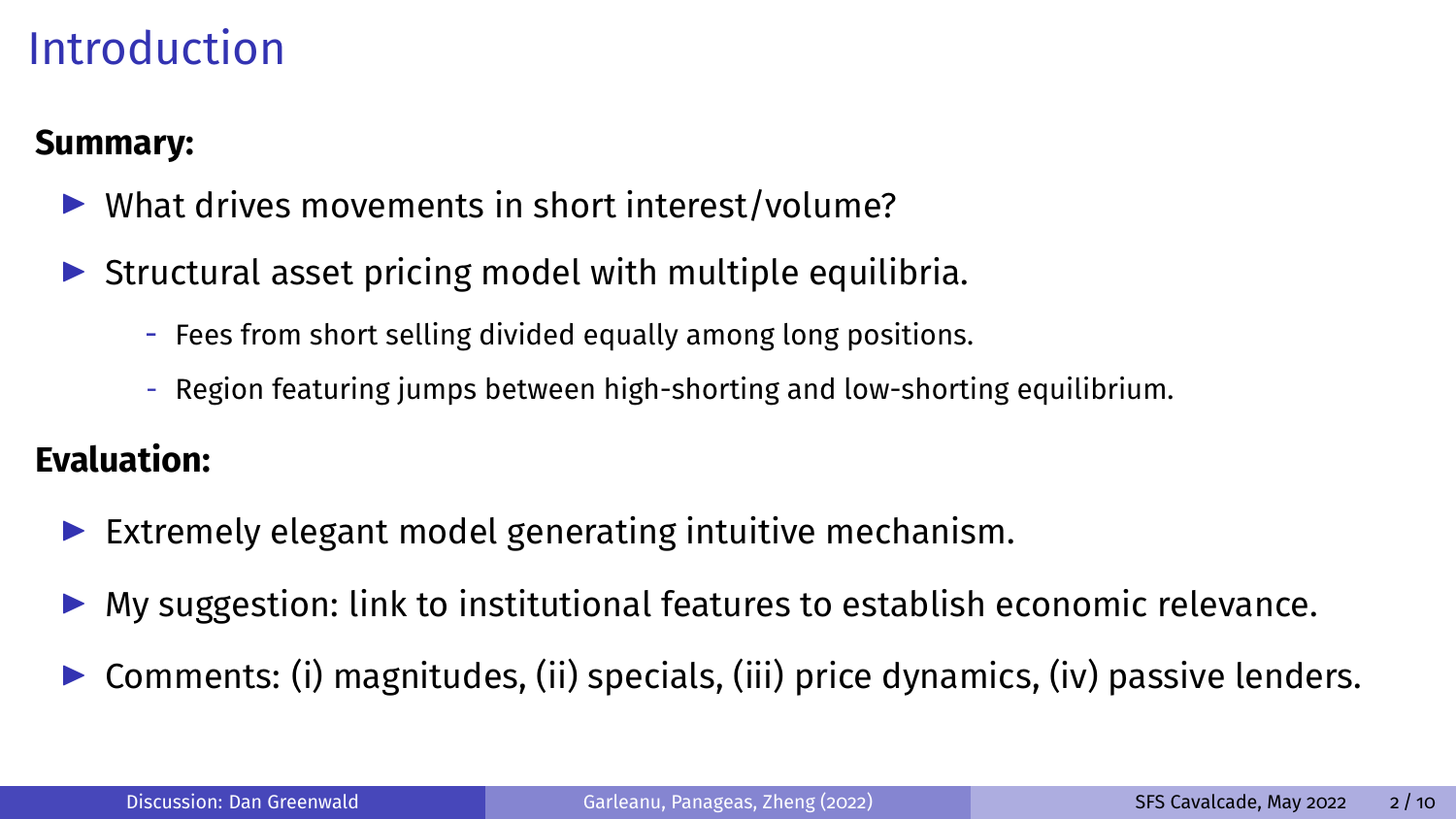#### Mechanisms

- $\blacktriangleright$  Numerous mechanisms at work.
- **Irrational Investors:** overoptimistic, increase price and lower return.
	- Incentivizes rational investors to short.

**In Shorting Costs:** fees increase discontinuously when crossing from long to short.

- Reduces short positions, increasing prices and lowering returns.
- **Limits to Arbitrage:** if prices rise, short sellers lose net worth, may be forced to reduce positions.
	- Not present in this paper.
- **Fee Subsidy Effect:** main mechanism of this paper.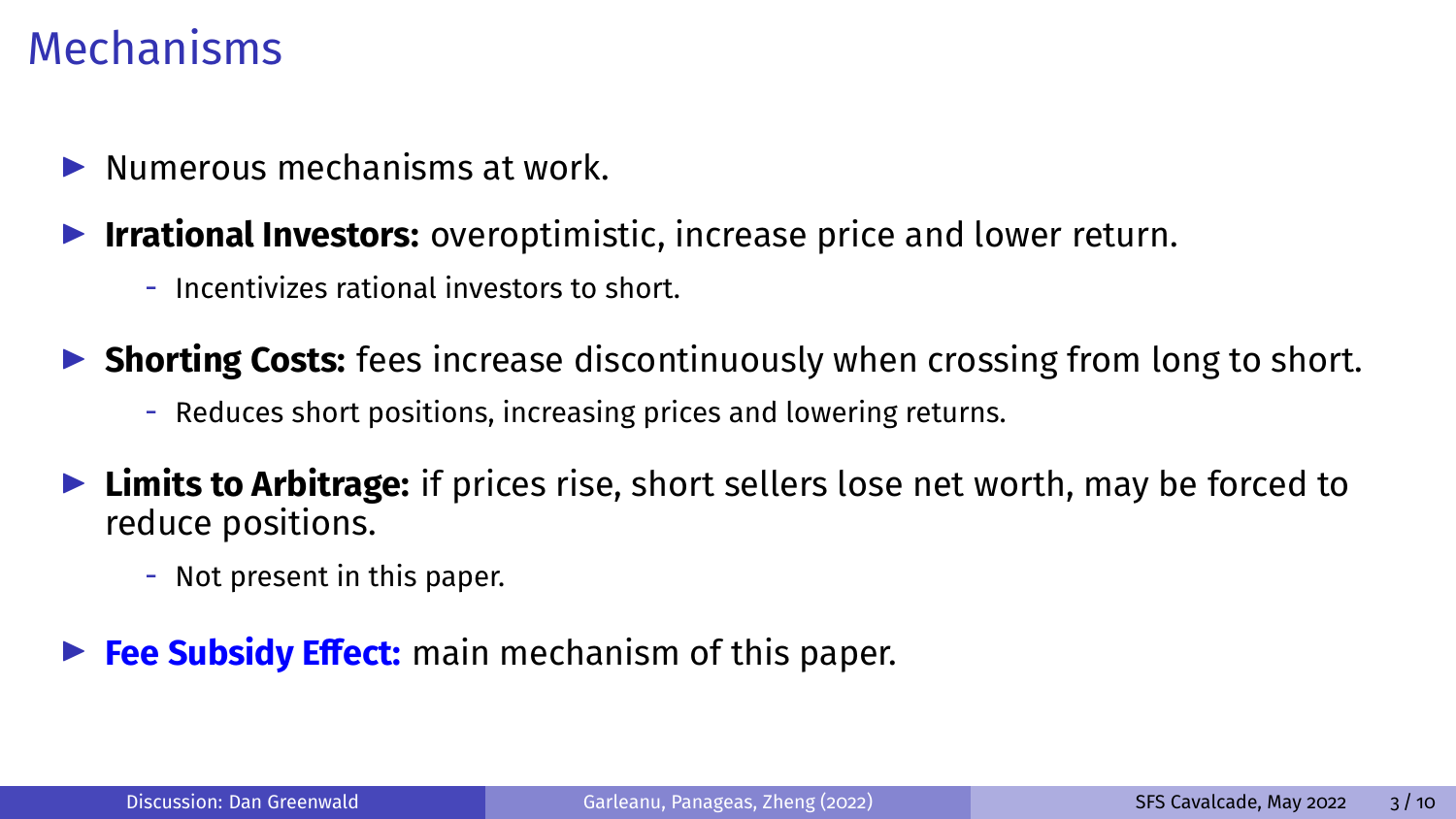# **Fee Subsidy Effect**

- $\blacktriangleright$  Imagine imposing a subsidy on long stock positions.
	- Would push prices up, reducing returns.
	- Lower (more negative) returns increases short demand.
- $\blacktriangleright$  Here, subsidy comes from fees from short sellers, increasing in short volume.
	- Allows for multiple equilibria.
	- Low shorting equilibrium: subsidy is small, price is low.
	- High shorting equilibrium: subsidy is large, price is high.
- $\triangleright$  But subsidy is paid by shorts! Shouldn't that undo the effect?
	- No, because marginal cost of shorting is constant.
	- Instead, *average benefit* of lending shares is increasing in volume.
	- Conjecture: mechanism would not work with fixed short volume, adjustment on fees.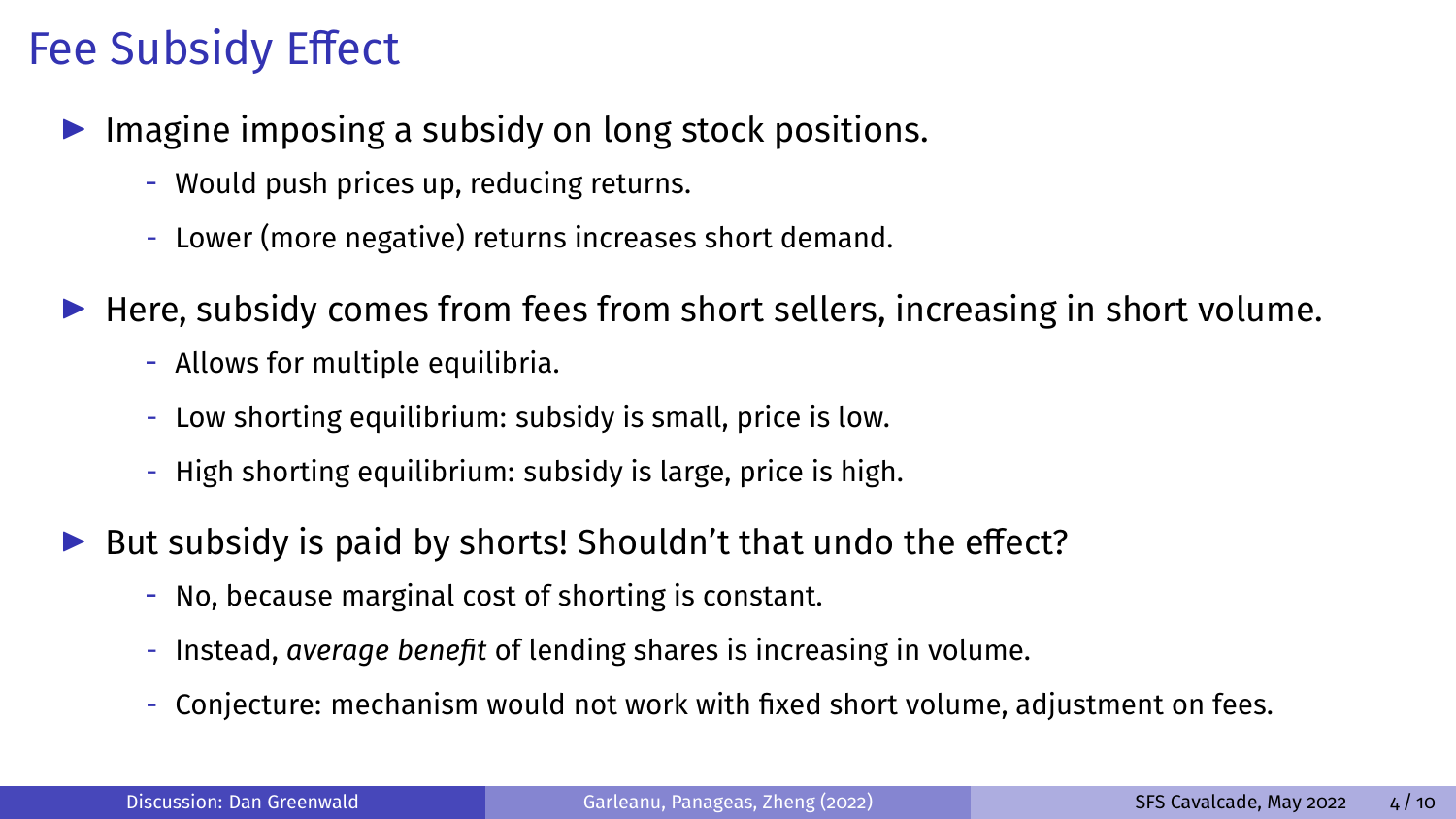## Graphical Intuition

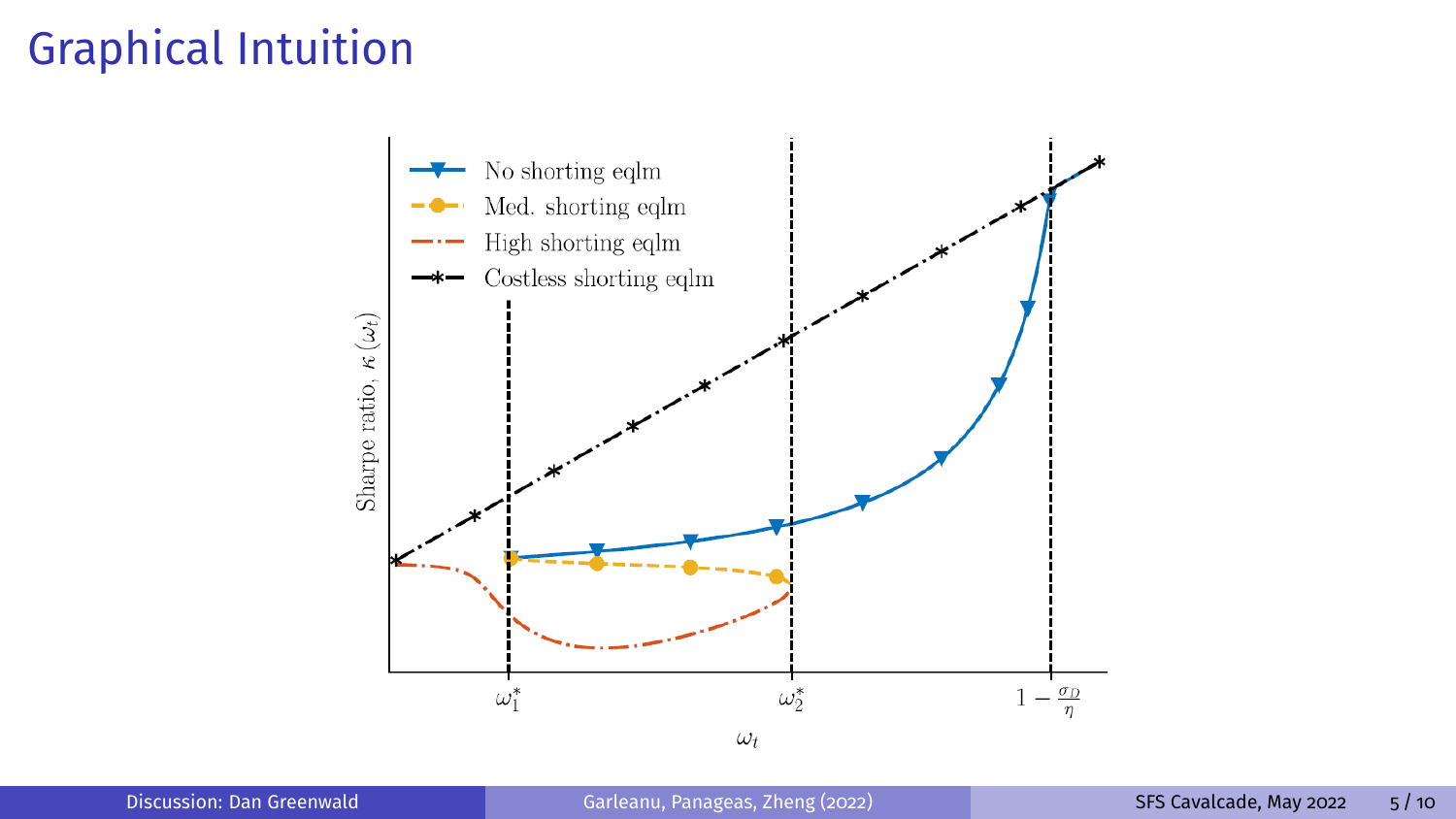## Comment 1: Magnitudes

- $\triangleright$  Mechanism is elegant and intuitive. Is it strong enough to have important effects?
- $\triangleright$  Reed (Ann. Rev. Fin. Econ., 2013): fees in the form of spread between interest rate and "rebate rate" on collateral.
	- *For highly liquid stocks...this rate is generally 5–25 bps below the federal funds rate for each day. The spread generally increases to* ∼*35 bps when the equity lending market has less available supply.*
- $\triangleright$  Beneish et al (2015): only around 20% of shares readily available for lending.
- $\triangleright$  Back of the envelope calculation: increase from no shorting to 20% shorting, assuming fee of 25bps, 75% of which goes to the lender (Reed, 2013).
	- Average share receives **4bp** in additional fees.
- $\blacktriangleright$  Is this enough to drive large effects?
	- Or are liquid stocks the wrong place to look?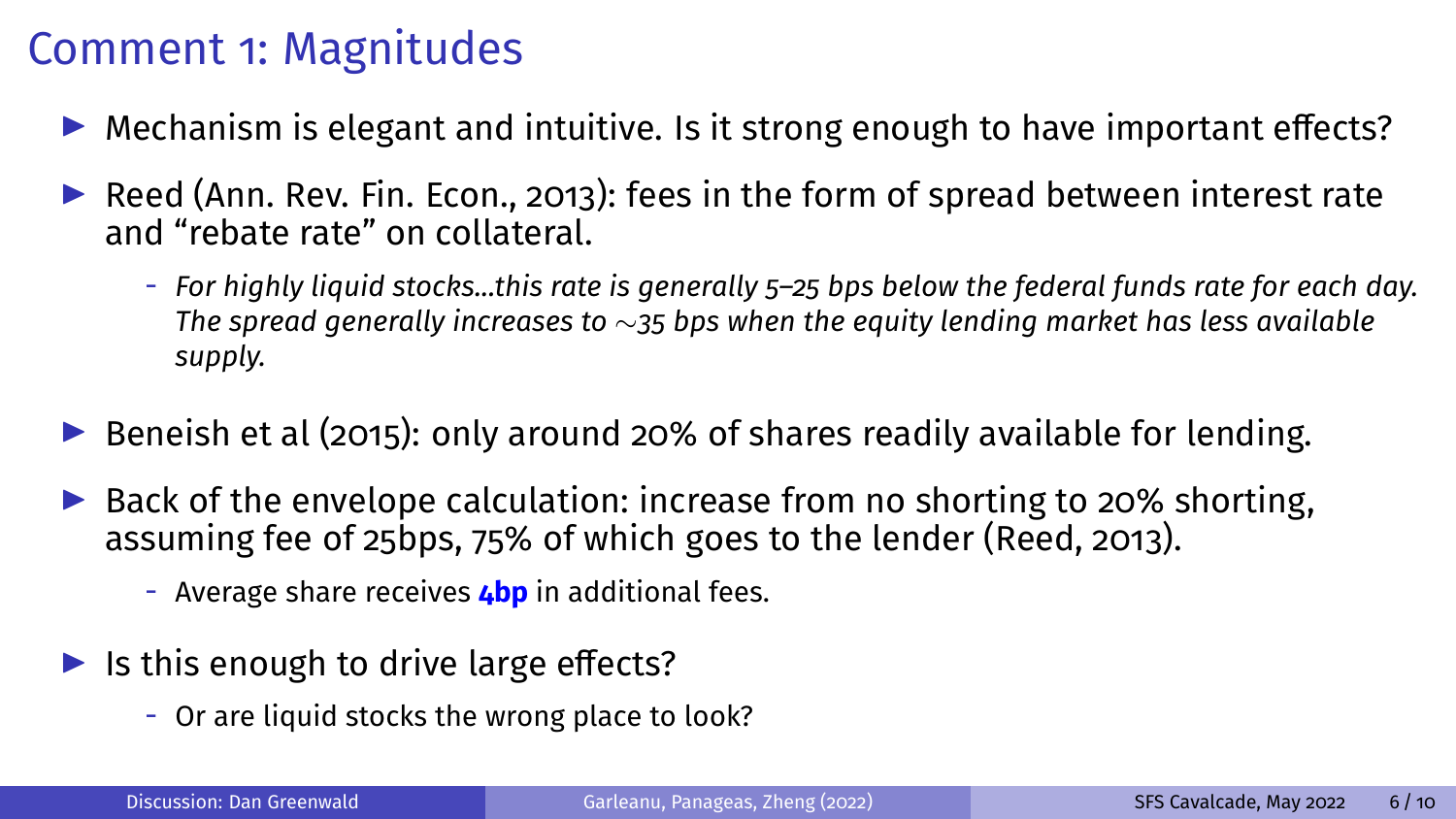## Comment 2: Specials

- $\triangleright$  While most stocks have small spread, stocks "on special" can have much higher spreads.
	- Reed: *The majority of loans in the equity lending market are made in widely held stocks that are cheap to borrow, but several expensive loans known as stock specials also occur...Only a few stocks are on special each day; a one-year sample showed approximately 7% of its securities on special. The specials are not necessarily limited to small stocks.*
	- Beneish et al (2015): stock specials associated with **limited supply.**
- $\triangleright$  Very promising mechanism for multiple equilibria, but may pose challenges.
- Imagine model where fees are flat and low until supply is exhausted, then fee schedule becomes vertical ("backward L" supply).
	- In flat region, fees might be too low to have big effect.
	- But in vertical region, all adjustment through fee price, not through short volume.
	- Would mechanism still go through?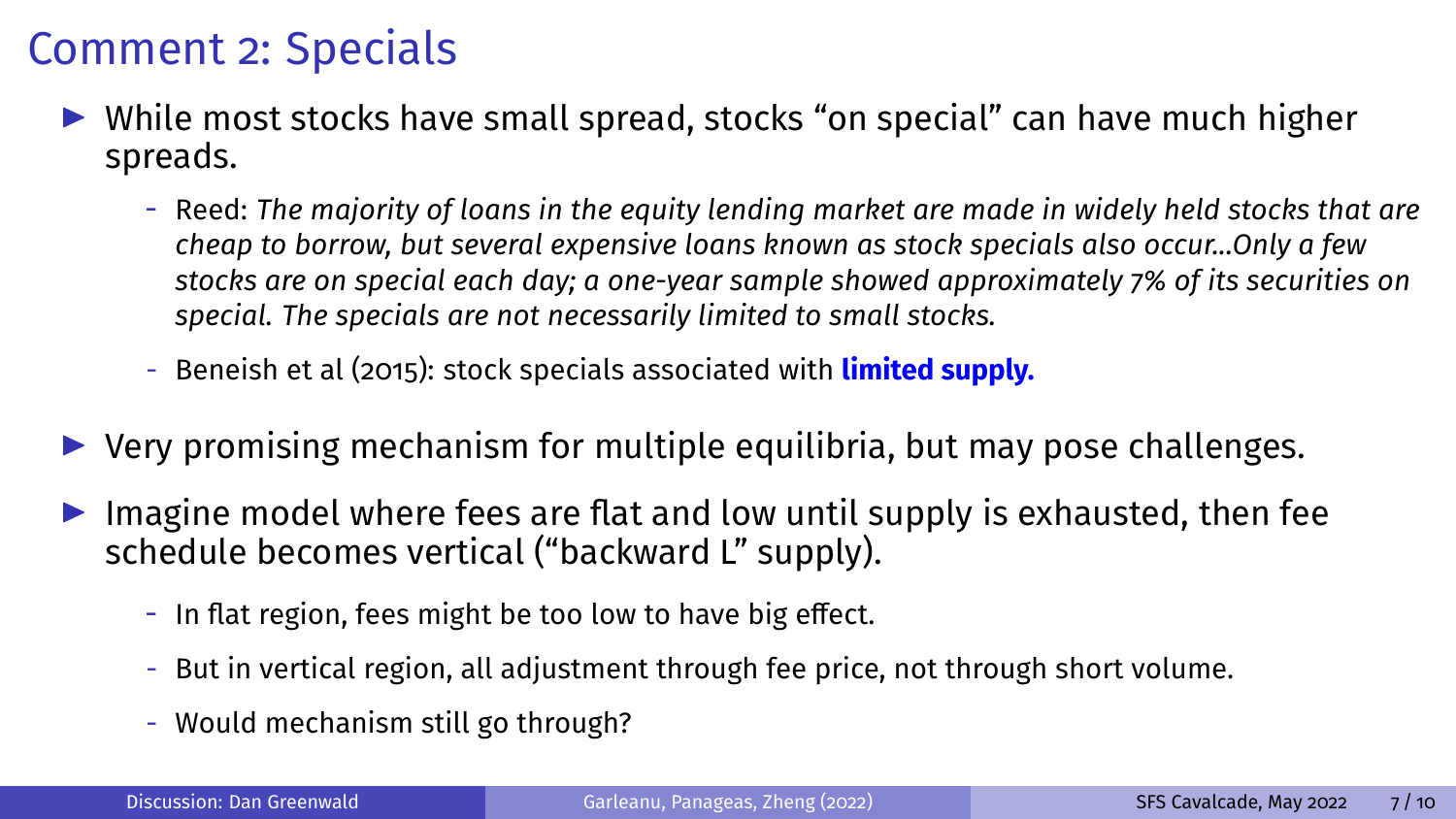#### Comment 3: Transitions

- $\triangleright$  What should we expect transitions between different equilibria to look like.
- If I am understanding correctly, move from high-shorting to low-shorting equilibria should correspond to **decline** in price.
	- Shorts endogenously leave the market because not worth it at lower price.
- $\triangleright$  Does this correpond to what we see in the data?
	- Authors point to abnormally **high** returns on long-short investment strategy.
- $\triangleright$  Potentially quite different from e.g., limits to arbitrage.
	- Could be useful for separating different mechanisms.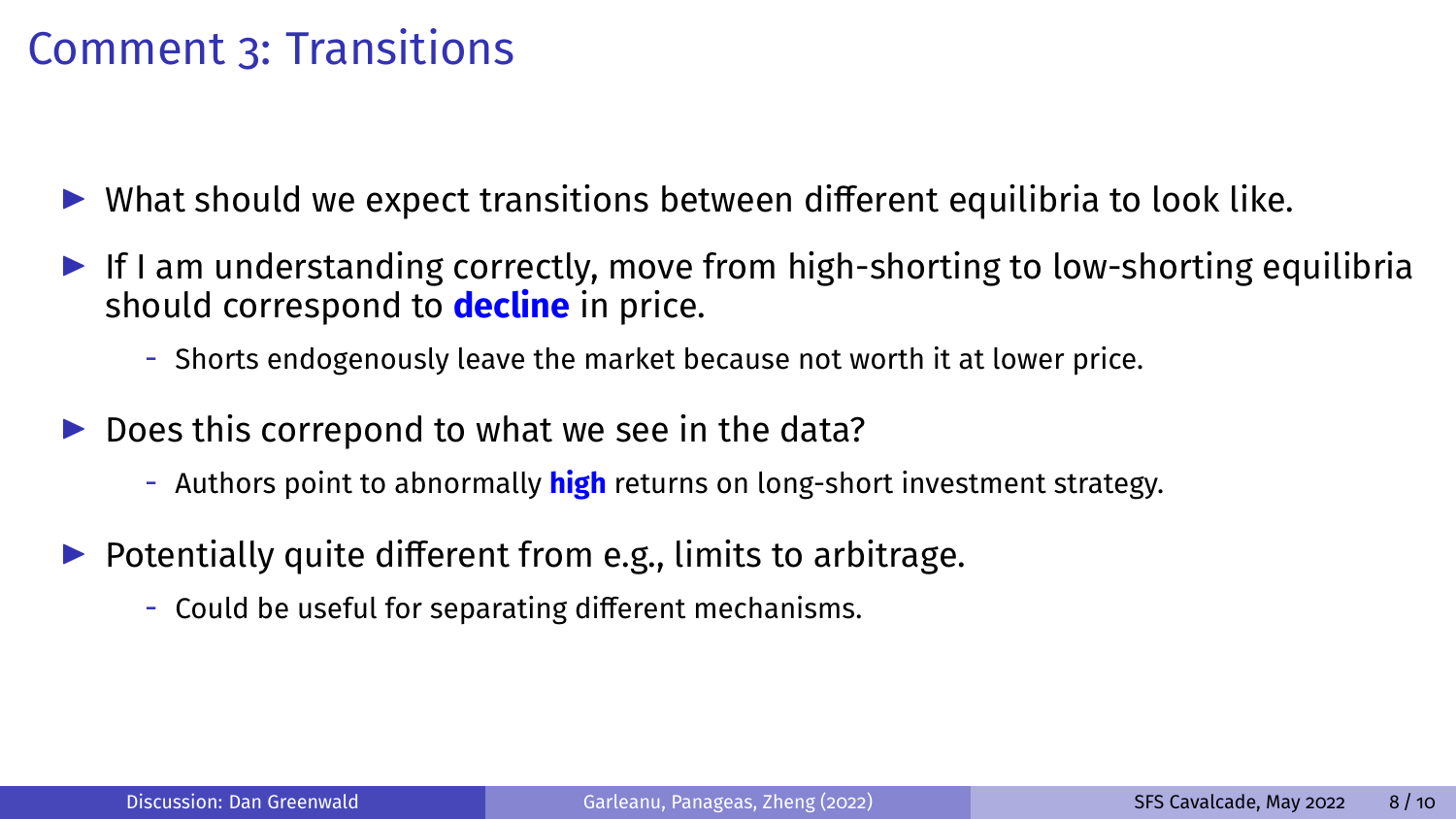#### Comment 4: Lenders

 $\blacktriangleright$  Mechanism depends on sensitivity of lender demand to fees.

- Important empirical moment.
- $\triangleright$  But passive investors are potentially important class where this elasticity is zero.
	- Index funds, ETFs, etc.
	- Potentially sophisticated w.r.t. lending, but do not consider fees when setting demand.
- $\triangleright$  Can we make a prediction about how stocks with more or less passive demand should behave?
	- Less sensitive long demand  $\implies$  more stable short interest?